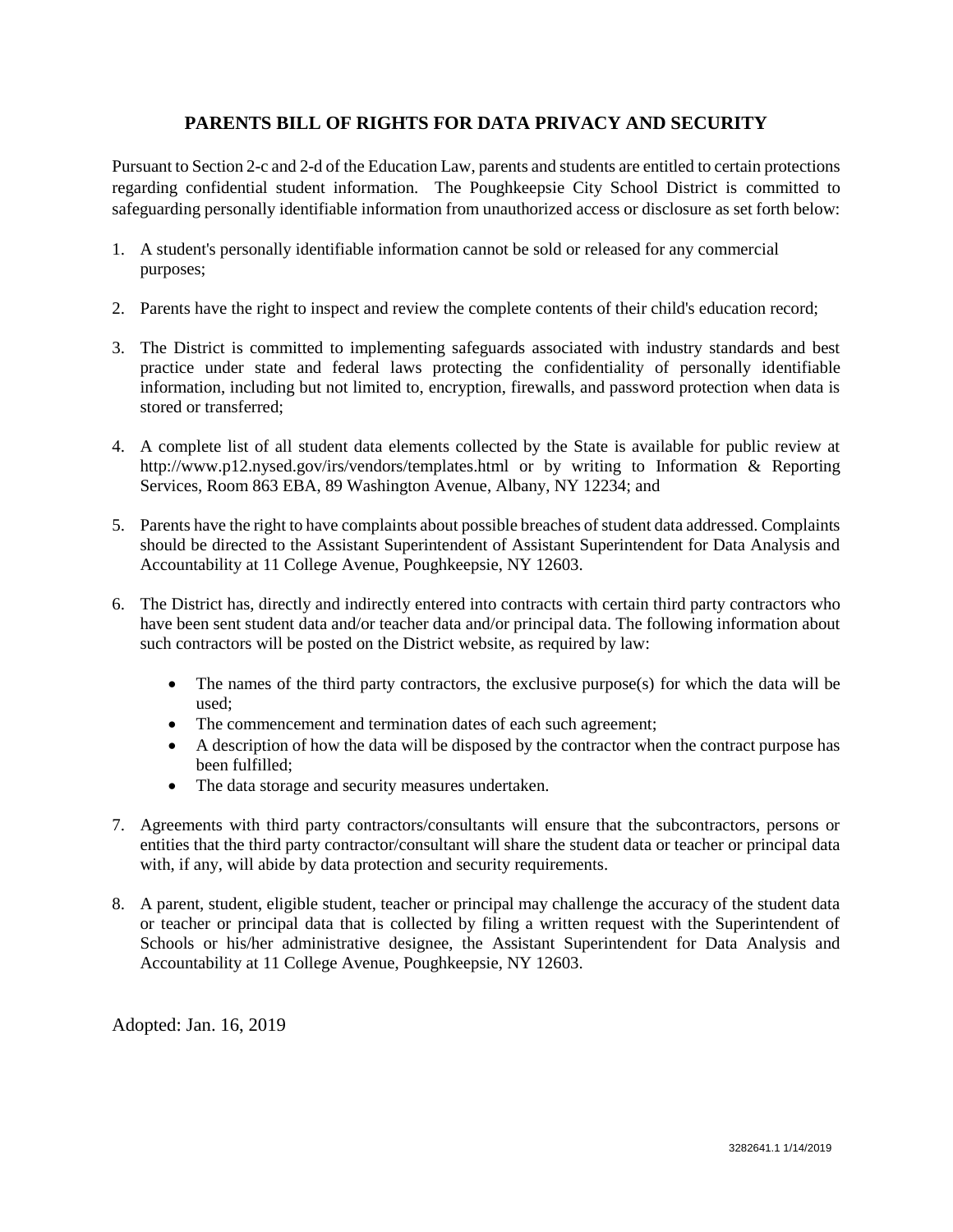## **INFORMATION SECURITY BREACH POLICY**

- I. This policy is consistent with Section 208 of the New York State Technology Law. School districts are required to notify any New York State resident when there has been or is reasonably believed to have been a compromise of the individual's private information, in compliance with the Information Security Breach and Notification Act and this policy.
- II.
- a.
- i. The definition of "private information" shall mean personal information in combination with any one or more of the following data elements, when either (1) the personal information or the data element is not encrypted or (2) encrypted with a corresponding encryption key that has also been acquired:
	- 1. Social Security Number.
	- 2. Driver's license number or non-driver identification card number; or
	- 3. Account number, credit or debit card number, in combination with any required security code, access code, or password which would permit access to an individual's financial account.
- b. Private Information does not include publicly available information that is lawfully made available to the general public from federal, state, or local governmental records.
- c. This policy also applies to information maintained on behalf of a District by a third party.
- III. Notification:
	- a. The District shall notify an individual when it has been determined that there has been, or is reasonably believed to have been a compromise of private information through unauthorized disclosure.
	- b. The District will notify the affected individual. Such notice shall be directly provided to the affected persons by one of the following methods:
		- i. written notice;
		- ii. electronic notice, provided that the person to whom notice is required has expressly consented to receiving said notice in electronic form and a log of each such notification is kept by the District who notifies affected persons in such form;
		- iii. telephone notification provided that a log of each such notification is kept by the District who notifies affected persons; or